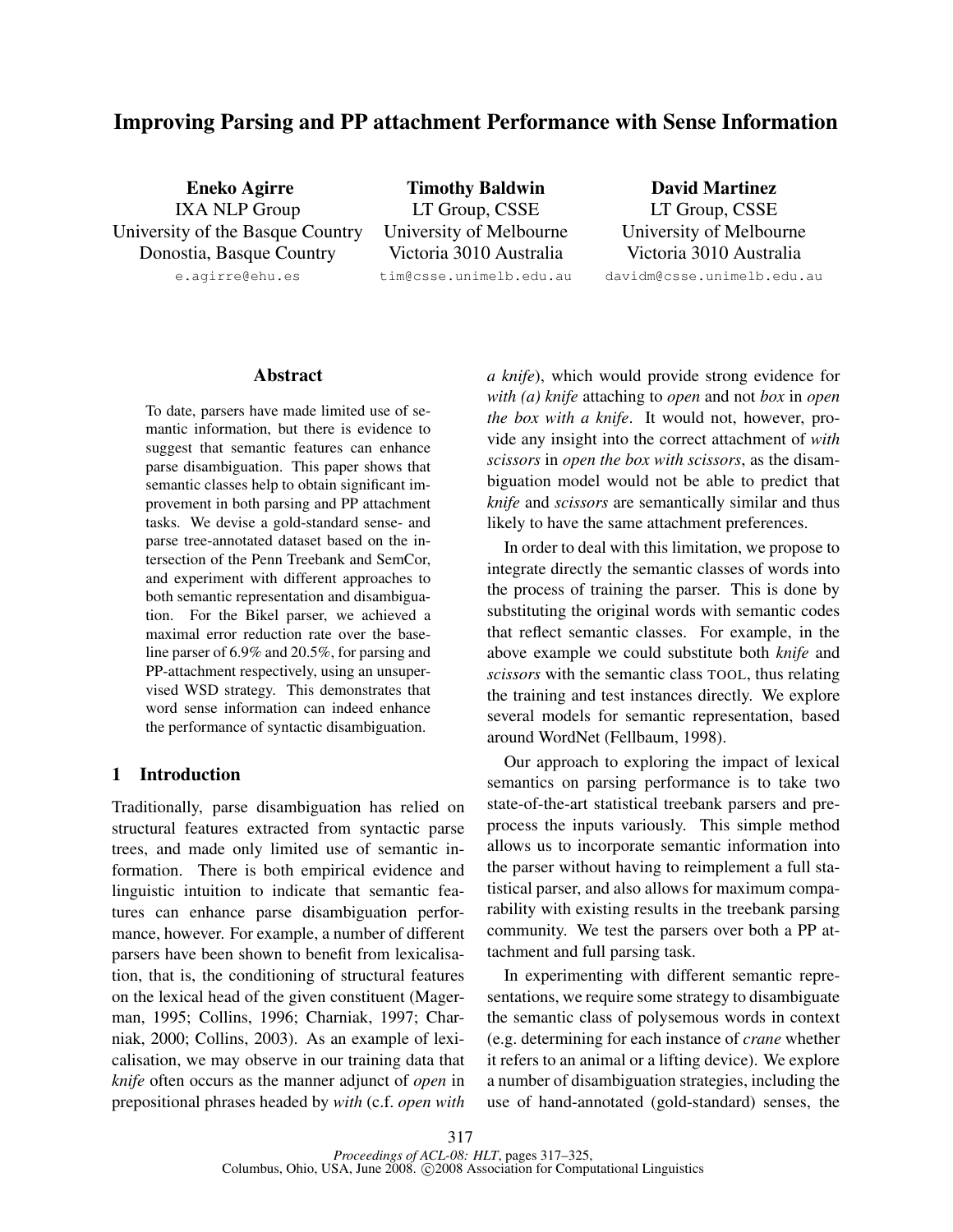use of the most frequent sense, and an unsupervised word sense disambiguation (WSD) system.

This paper shows that semantic classes help to obtain significant improvements for both PP attachment and parsing. We attain a 20.5% error reduction for PP attachment, and 6.9% for parsing. These results are achieved using most frequent sense information, which surprisingly outperforms both goldstandard senses and automatic WSD.

The results are notable in demonstrating that very simple preprocessing of the parser input facilitates significant improvements in parser performance. We provide the first definitive results that word sense information can enhance Penn Treebank parser performance, building on earlier results of Bikel (2000) and Xiong et al. (2005). Given our simple procedure for incorporating lexical semantics into the parsing process, our hope is that this research will open the door to further gains using more sophisticated parsing models and richer semantic options.

## 2 Background

This research is focused on applying lexical semantics in parsing and PP attachment tasks. Below, we outline these tasks.

#### Parsing

As our baseline parsers, we use two state-of-theart lexicalised parsing models, namely the Bikel parser (Bikel, 2004) and Charniak parser (Charniak, 2000). While a detailed description of the respective parsing models is beyond the scope of this paper, it is worth noting that both parsers induce a context free grammar as well as a generative parsing model from a training set of parse trees, and use a development set to tune internal parameters. Traditionally, the two parsers have been trained and evaluated over the WSJ portion of the Penn Treebank (PTB: Marcus et al. (1993)). We diverge from this norm in focusing exclusively on a sense-annotated subset of the Brown Corpus portion of the Penn Treebank, in order to investigate the upper bound performance of the models given gold-standard sense information.

## PP attachment in a parsing context

Prepositional phrase attachment (PP attachment) is the problem of determining the correct attachment site for a PP, conventionally in the form of the noun or verb in a V NP PP structure (Ratnaparkhi et al., 1994; Mitchell, 2004). For instance, in *I ate a pizza with anchovies*, the PP *with anchovies* could attach either to the verb (c.f. *ate with anchovies*) or to the noun (c.f. *pizza with anchovies*), of which the noun is the correct attachment site. With *I ate a pizza with friends*, on the other hand, the verb is the correct attachment site. PP attachment is a structural ambiguity problem, and as such, a subproblem of parsing.

Traditionally the so-called RRR data (Ratnaparkhi et al., 1994) has been used to evaluate PP attachment algorithms. RRR consists of 20,081 training and 3,097 test quadruples of the form  $(v, n1, p, n2)$ , where the attachment decision is either v or n1. The best published results over RRR are those of Stetina and Nagao (1997), who employ WordNet sense predictions from an unsupervised WSD method within a decision tree classifier. Their work is particularly inspiring in that it significantly outperformed the plethora of lexicalised probabilistic models that had been proposed to that point, and has not been beaten in later attempts.

In a recent paper, Atterer and Schütze (2007) criticised the RRR dataset because it assumes that an oracle parser provides the two hypothesised structures to choose between. This is needed to derive the fact that there are two possible attachment sites, as well as information about the lexical phrases, which are typically extracted heuristically from gold standard parses. Atterer and Schütze argue that the only meaningful setting for PP attachment is within a parser, and go on to demonstrate that in a parser setting, the Bikel parser is competitive with the bestperforming dedicated PP attachment methods. Any improvement in PP attachment performance over the baseline Bikel parser thus represents an advancement in state-of-the-art performance.

That we specifically present results for PP attachment in a parsing context is a combination of us supporting the new research direction for PP attachment established by Atterer and Schütze, and us wishing to reinforce the findings of Stetina and Nagao that word sense information significantly enhances PP attachment performance in this new setting.

#### Lexical semantics in parsing

There have been a number of attempts to incorporate word sense information into parsing tasks. The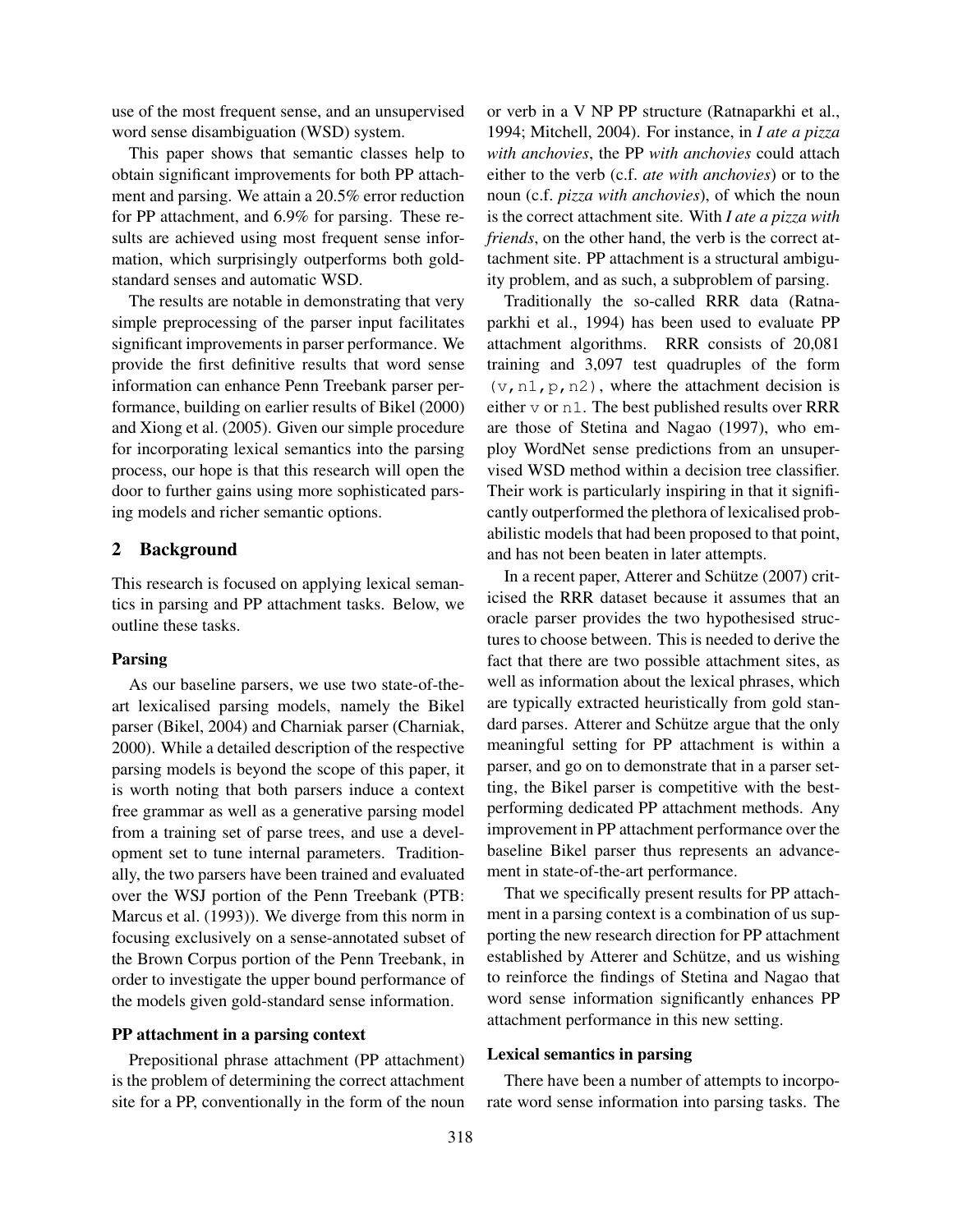most closely related research is that of Bikel (2000), who merged the Brown portion of the Penn Treebank with SemCor (similarly to our approach in Section 4.1), and used this as the basis for evaluation of a generative bilexical model for joint WSD and parsing. He evaluated his proposed model in a parsing context both with and without WordNet-based sense information, and found that the introduction of sense information either had no impact or degraded parse performance.

The only successful applications of word sense information to parsing that we are aware of are Xiong et al. (2005) and Fujita et al. (2007). Xiong et al. (2005) experimented with first-sense and hypernym features from HowNet and CiLin (both WordNets for Chinese) in a generative parse model applied to the Chinese Penn Treebank. The combination of word sense and first-level hypernyms produced a significant improvement over their basic model. Fujita et al. (2007) extended this work in implementing a discriminative parse selection model incorporating word sense information mapped onto upper-level ontologies of differing depths. Based on gold-standard sense information, they achieved large-scale improvements over a basic parse selection model in the context of the Hinoki treebank.

Other notable examples of the successful incorporation of lexical semantics into parsing, not through word sense information but indirectly via selectional preferences, are Dowding et al. (1994) and Hektoen (1997). For a broader review of WSD in NLP applications, see Resnik (2006).

#### 3 Integrating Semantics into Parsing

Our approach to providing the parsers with sense information is to make available the semantic denotation of each word in the form of a semantic class. This is done simply by substituting the original words with semantic codes. For example, in the earlier example of *open with a knife* we could substitute both *knife* and *scissors* with the class TOOL, and thus directly facilitate semantic generalisation within the parser. There are three main aspects that we have to consider in this process: (i) the semantic representation, (ii) semantic disambiguation, and (iii) morphology.

There are many ways to represent semantic re-

lationships between words. In this research we opt for a class-based representation that will map semantically-related words into a common semantic category. Our choice for this work was the WordNet 2.1 lexical database, in which synonyms are grouped into synsets, which are then linked via an IS-A hierarchy. WordNet contains other types of relations such as meronymy, but we did not use them in this research. With any lexical semantic resource, we have to be careful to choose the appropriate level of granularity for a given task: if we limit ourselves to synsets we will not be able to capture broader generalisations, such as the one between *knife* and *scissors*; <sup>1</sup> on the other hand by grouping words related at a higher level in the hierarchy we could find that we make overly coarse groupings (e.g. *mallet*, *square* and *steel-wool pad* are also descendants of TOOL in WordNet, none of which would conventionally be used as the manner adjunct of *cut*). We will test different levels of granularity in this work.

The second problem we face is semantic disambiguation. The more fine-grained our semantic representation, the higher the average polysemy and the greater the need to distinguish between these senses. For instance, if we find the word *crane* in a context such as *demolish a house with the crane*, the ability to discern that this corresponds to the DE-VICE and not ANIMAL sense of word will allow us to avoid erroneous generalisations. This problem of identifying the correct sense of a word in context is known as word sense disambiguation (WSD: Agirre and Edmonds (2006)). Disambiguating each word relative to its context of use becomes increasingly difficult for fine-grained representations (Palmer et al., 2006). We experiment with different ways of tackling WSD, using both gold-standard data and automatic methods.

Finally, when substituting words with semantic tags we have to decide how to treat different word forms of a given lemma. In the case of English, this pertains most notably to verb inflection and noun number, a distinction which we lose if we opt to map all word forms onto semantic classes. For our current purposes we choose to substitute all word

<sup>1</sup> In WordNet 2.1, *knife* and *scissors* are sister synsets, both of which have TOOL as their 4th hypernym. Only by mapping them onto their 1st hypernym or higher would we be able to capture the semantic generalisation alluded to above.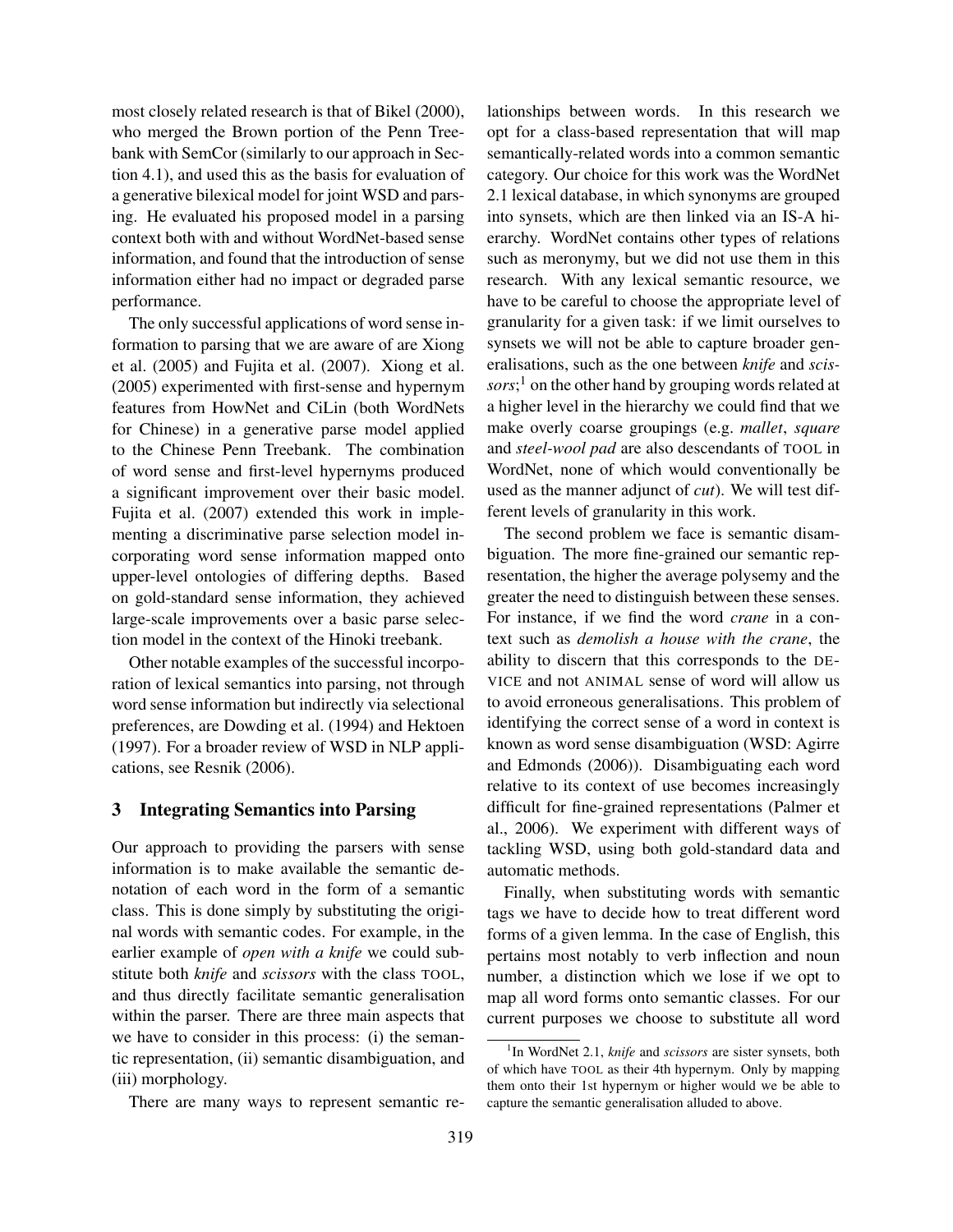forms, but we plan to look at alternative representations in the future.

# 4 Experimental setting

We evaluate the performance of our approach in two settings: (1) full parsing, and (2) PP attachment within a full parsing context. Below, we outline the dataset used in this research and the parser evaluation methodology, explain the methodology used to perform PP attachment, present the different options for semantic representation, and finally detail the disambiguation methods.

## 4.1 Dataset and parser evaluation

One of the main requirements for our dataset is the availability of gold-standard sense and parse tree annotations. The gold-standard sense annotations allow us to perform upper bound evaluation of the relative impact of a given semantic representation on parsing and PP attachment performance, to contrast with the performance in more realistic semantic disambiguation settings. The gold-standard parse tree annotations are required in order to carry out evaluation of parser and PP attachment performance.

The only publicly-available resource with these two characteristics at the time of this work was the subset of the Brown Corpus that is included in both SemCor (Landes et al., 1998) and the Penn Treebank (PTB).<sup>2</sup> This provided the basis of our dataset. After sentence- and word-aligning the SemCor and PTB data (discarding sentences where there was a difference in tokenisation), we were left with a total of 8,669 sentences containing 151,928 words. Note that this dataset is smaller than the one described by Bikel (2000) in a similar exercise, the reason being our simple and conservative approach taken when merging the resources.

We relied on this dataset alone for all the experiments in this paper. In order to maximise reproducibility and encourage further experimentation in the direction pioneered in this research, we partitioned the data into 3 sets: 80% training, 10% development and 10% test data. This dataset is available on request to the research community.

We evaluate the parsers via labelled bracketing recall  $(R)$ , precision  $(P)$  and F-score  $(F_1)$ . We use Bikel's randomized parsing evaluation comparator<sup>3</sup> (with  $p < 0.05$  throughout) to test the statistical significance of the results using word sense information, relative to the respective baseline parser using only lexical features.

## 4.2 PP attachment task

Following Atterer and Schütze (2007), we wrote a script that, given a parse tree, identifies instances of PP attachment ambiguity and outputs the  $(v, n1, p, n2)$  quadruple involved and the attachment decision. This extraction system uses Collins' rules (based on TREEP (Chiang and Bikel, 2002)) to locate the heads of phrases. Over the combined gold-standard parsing dataset, our script extracted a total of 2,541 PP attachment quadruples. As with the parsing data, we partitioned the data into 3 sets: 80% training, 10% development and 10% test data. Once again, this dataset and the script used to extract the quadruples are available on request to the research community.

In order to evaluate the PP attachment performance of a parser, we run our extraction script over the parser output in the same manner as for the goldstandard data, and compare the extracted quadruples to the gold-standard ones. Note that there is no guarantee of agreement in the quadruple membership between the extraction script and the gold standard, as the parser may have produced a parse which is incompatible with either attachment possibility. A quadruple is deemed correct if: (1) it exists in the gold standard, and (2) the attachment decision is correct. Conversely, it is deemed incorrect if: (1) it exists in the gold standard, and (2) the attachment decision is incorrect. Quadruples not found in the gold standard are discarded. Precision was measured as the number of correct quadruples divided by the total number of correct and incorrect quadruples (i.e. all quadruples which are not discarded), and recall as the number of correct quadruples divided by the total number of gold-standard quadruples in the test set. This evaluation methodology coincides with that of Atterer and Schütze (2007).

Statistical significance was calculated based on

 $2$ OntoNotes (Hovy et al., 2006) includes large-scale treebank and (selective) sense data, which we plan to use for future experiments when it becomes fully available.

<sup>&</sup>lt;sup>3</sup>www.cis.upenn.edu/~dbikel/software.html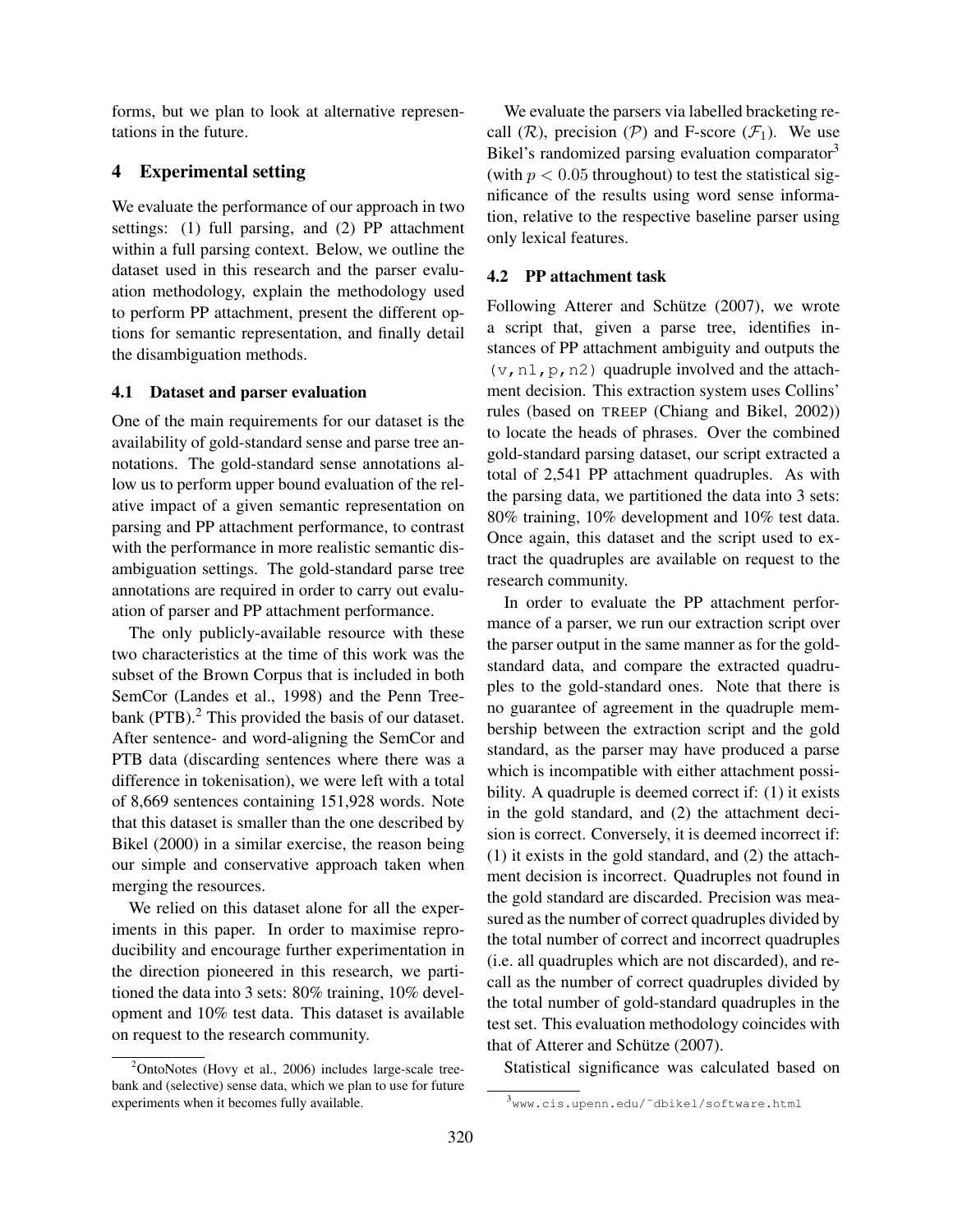a modified version of the Bikel comparator (see above), once again with  $p < 0.05$ .

## 4.3 Semantic representation

We experimented with a range of semantic representations, all of which are based on WordNet 2.1. As mentioned above, words in WordNet are organised into sets of synonyms, called synsets. Each synset in turn belongs to a unique semantic file (SF). There are a total of 45 SFs (1 for adverbs, 3 for adjectives, 15 for verbs, and 26 for nouns), based on syntactic and semantic categories. A selection of SFs is presented in Table 1 for illustration purposes.

We experiment with both full synsets and SFs as instances of fine-grained and coarse-grained semantic representation, respectively. As an example of the difference in these two representations, *knife* in its tool sense is in the EDGE TOOL USED AS A CUT-TING INSTRUMENT singleton synset, and also in the ARTIFACT SF along with thousands of other words including *cutter*. Note that these are the two extremes of semantic granularity in WordNet, and we plan to experiment with intermediate representation levels in future research (c.f. Li and Abe (1998), Mc-Carthy and Carroll (2003), Xiong et al. (2005), Fujita et al. (2007)).

As a hybrid representation, we tested the effect of merging words with their corresponding SF (e.g. *knife+*ARTIFACT ). This is a form of semantic specialisation rather than generalisation, and allows the parser to discriminate between the different senses of each word, but not generalise across words.

For each of these three semantic representations, we experimented with substituting each of: (1) all open-class POSs (nouns, verbs, adjectives and adverbs), (2) nouns only, and (3) verbs only. There are thus a total of 9 combinations of representation type and target POS.

#### 4.4 Disambiguation methods

For a given semantic representation, we need some form of WSD to determine the semantics of each token occurrence of a target word. We experimented with three options:

1. Gold-standard: Gold-standard annotations from SemCor. This gives us the upper bound performance of the semantic representation.

| <b>SF ID</b>     | DEFINITION                         |
|------------------|------------------------------------|
| adj.all          | all adjective clusters             |
| adj.pert         | relational adjectives (pertainyms) |
| adj.ppl          | participial adjectives             |
| adv.all          | all adverbs                        |
| noun.act         | nouns denoting acts or actions     |
| noun animal      | nouns denoting animals             |
| noun.artifact    | nouns denoting man-made objects    |
|                  |                                    |
| verb.consumption | verbs of eating and drinking       |
| verb emotion     | verbs of feeling                   |
| verb.perception  | verbs of seeing, hearing, feeling  |
|                  |                                    |

| Table 1: A selection of WordNet SFs |  |  |  |
|-------------------------------------|--|--|--|
|-------------------------------------|--|--|--|

- 2. First Sense (1ST): All token instances of a given word are tagged with their most frequent sense in WordNet.<sup>4</sup> Note that the first sense predictions are based largely on the same dataset as we use in our evaluation, such that the predictions are tuned to our dataset and not fully unsupervised.
- 3. Automatic Sense Ranking (ASR): First sense tagging as for First Sense above, except that an unsupervised system is used to automatically predict the most frequent sense for each word based on an independent corpus. The method we use to predict the first sense is that of Mc-Carthy et al. (2004), which was obtained using a thesaurus automatically created from the British National Corpus (BNC) applying the method of Lin (1998), coupled with WordNetbased similarity measures. This method is fully unsupervised and completely unreliant on any annotations from our dataset.

In the case of SFs, we perform full synset WSD based on one of the above options, and then map the prediction onto the corresponding (unique) SF.

# 5 Results

We present the results for each disambiguation approach in turn, analysing the results for parsing and PP attachment separately.

<sup>&</sup>lt;sup>4</sup>There are some differences with the most frequent sense in SemCor, due to extra corpora used in WordNet development, and also changes in WordNet from the original version used for the SemCor tagging.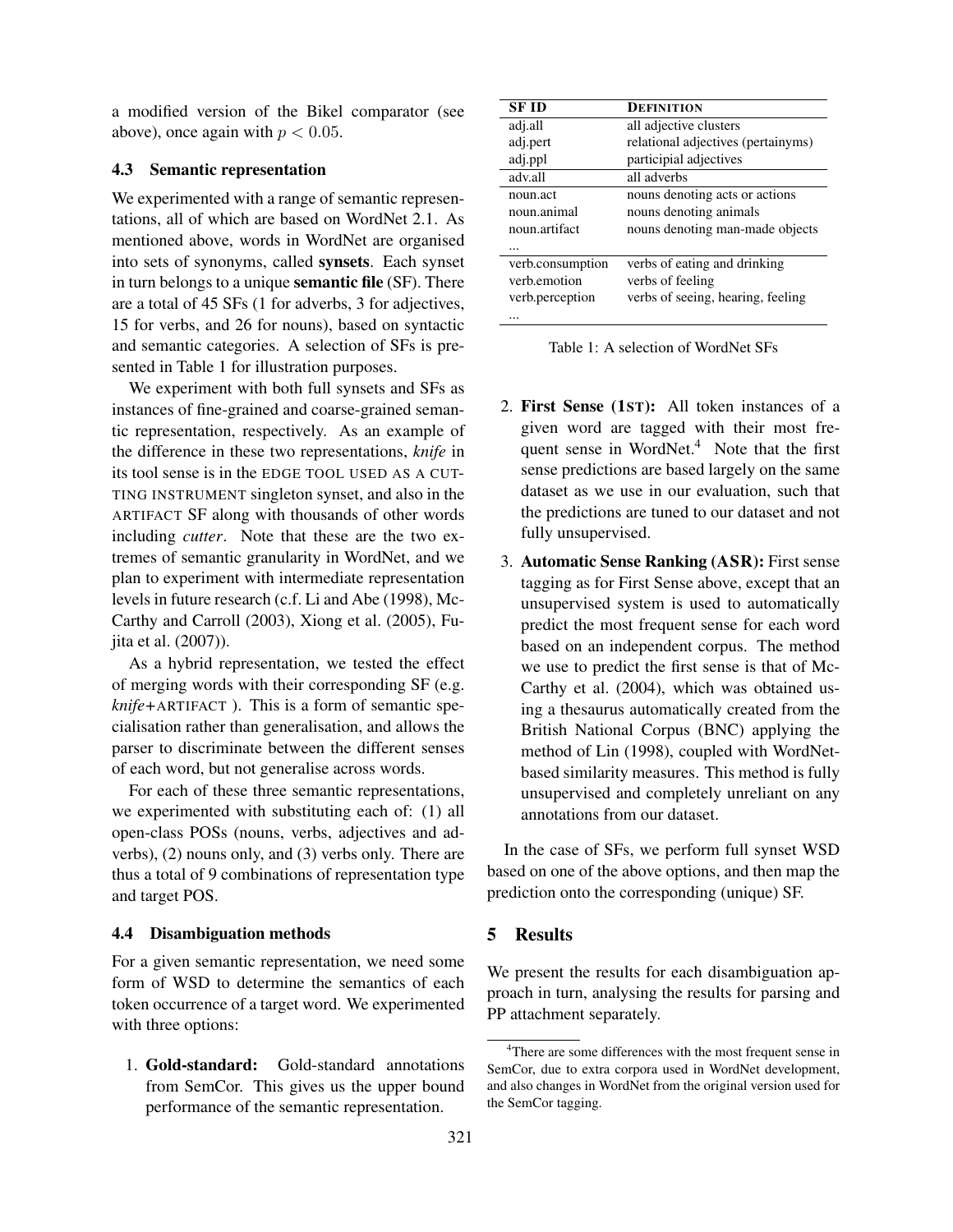| <b>SYSTEM</b>   |               | <b>CHARNIAK</b> |                 | <b>BIKEL</b>  |               |                 |  |
|-----------------|---------------|-----------------|-----------------|---------------|---------------|-----------------|--|
|                 | $\mathcal{R}$ | ${\cal P}$      | $\mathcal{F}_1$ | $\mathcal{R}$ | $\mathcal{P}$ | $\mathcal{F}_1$ |  |
| <b>Baseline</b> | .857          | .808            | .832            | .837          | .845          | .841            |  |
| <b>SF</b>       | .855          | .809            | .831            | $.847*$       | $.854*$       | $.850*$         |  |
| $SF_n$          | .860          | .808            | .833            | $.847*$       | $.853*$       | $.850*$         |  |
| $SF_{\eta}$     | .861          | .811            | .835            | $.847*$       | $.856*$       | $.851*$         |  |
| $word + SF$     | $.865*$       | $.814*$         | $.839*$         | .837          | .846          | .842            |  |
| word + $SF_n$   | .862          | .809            | .835            | $.841*$       | $.850*$       | $.846*$         |  |
| word + $SF_v$   | .862          | .810            | .835            | .840          | .851          | .845            |  |
| Syn             | $.863*$       | .812            | .837            | $.845*$       | $.853*$       | $.849*$         |  |
| $Syn_n$         | .860          | .807            | .832            | .841          | .849          | .845            |  |
| $Sym_{v}$       | $.863*$       | $.813*$         | $.837*$         | $.843*$       | $.851*$       | $.847*$         |  |

Table 2: Parsing results with gold-standard senses (*<sup>∗</sup>* indicates that the recall or precision is significantly better than baseline; the best performing method in each column is shown in bold)

#### 5.1 Gold standard

We disambiguated each token instance in our corpus according to the gold-standard sense data, and trained both the Charniak and Bikel parsers over each semantic representation. We evaluated the parsers in full parsing and PP attachment contexts.

The results for parsing are given in Table 2. The rows represent the three semantic representations (including whether we substitute only nouns, only verbs or all POS). We can see that in almost all cases the semantically-enriched representations improve over the baseline parsers. These results are statistically significant in some cases (as indicated by *∗* ). The SF*<sup>v</sup>* representation produces the best results for Bikel (F-score 0.010 above baseline), while for Charniak the best performance is obtained with word+SF (F-score 0.007 above baseline). Comparing the two baseline parsers, Bikel achieves better precision and Charniak better recall. Overall, Bikel obtains a superior F-score in all configurations.

The results for the PP attachment experiments using gold-standard senses are given in Table 3, both for the Charniak and Bikel parsers. Again, the Fscore for the semantic representations is better than the baseline in all cases. We see that the improvement is significant for recall in most cases (particularly when using verbs), but not for precision (only Charniak over Syn*<sup>v</sup>* and word+SF*<sup>v</sup>* for Bikel). For both parsers the best results are achieved with  $SF_v$ , which was also the best configuration for parsing with Bikel. The performance gain obtained here is larger than in parsing, which is in accordance with the findings of Stetina and Nagao that lexical semantics has a considerable effect on PP attachment

| <b>SYSTEM</b>   |         | <b>CHARNIAK</b> |                 | <b>BIKEL</b> |               |                 |  |
|-----------------|---------|-----------------|-----------------|--------------|---------------|-----------------|--|
|                 | R       | $\mathcal{P}$   | $\mathcal{F}_1$ | $\cal R$     | $\mathcal{P}$ | $\mathcal{F}_1$ |  |
| <b>Baseline</b> | .667    | .798            | .727            | .659         | .820          | .730            |  |
| <b>SF</b>       | .710    | .808            | .756            | $.714*$      | .809          | .758            |  |
| $SF_n$          | .671    | .792            | .726            | .706         | .818          | .758            |  |
| $SF_{\eta}$     | $.729*$ | .823            | $.773*$         | $.733*$      | .827          | $.778*$         |  |
| word $+ SF$     | $.710*$ | .801            | .753            | $.706*$      | .837          | $.766*$         |  |
| word + $SF_n$   | $.698*$ | .813            | .751            | $.706*$      | .829          | $.763*$         |  |
| word + $SF_v$   | $.714*$ | .805            | $.757*$         | $.706*$      | $.837*$       | $.766*$         |  |
| Syn             | $.722*$ | .814            | $.765*$         | $.702*$      | .825          | .758            |  |
| $Syn_n$         | .678    | .805            | .736            | .690         | .822          | .751            |  |
| $Syn_v$         | $.702*$ | $.817*$         | $.755*$         | $.690*$      | .834          | $.755*$         |  |

Table 3: PP attachment results with gold-standard senses ( *∗* indicates that the recall or precision is significantly better than baseline; the best performing method in each column is shown in bold)

performance. As in full-parsing, Bikel outperforms Charniak, but in this case the difference in the baselines is not statistically significant.

#### 5.2 First sense (1ST)

For this experiment, we use the first sense data from WordNet for disambiguation. The results for full parsing are given in Table 4. Again, the performance is significantly better than baseline in most cases, and surprisingly the results are even better than gold-standard in some cases. We hypothesise that this is due to the avoidance of excessive fragmentation, as occurs with fine-grained senses. The results are significantly better for nouns, with SF*<sup>n</sup>* performing best. Verbs seem to suffer from lack of disambiguation precision, especially for Bikel. Here again, Charniak trails behind Bikel.

The results for the PP attachment task are shown in Table 5. The behaviour is slightly different here, with Charniak obtaining better results than Bikel in most cases. As was the case for parsing, the performance with 1ST reaches and in many instances surpasses gold-standard levels, achieving statistical significance over the baseline in places. Comparing the semantic representations, the best results are achieved with  $SF_v$ , as we saw in the gold-standard PP-attachment case.

#### 5.3 Automatic sense ranking (ASR)

The final option for WSD is automatic sense ranking, which indicates how well our method performs in a completely unsupervised setting.

The parsing results are given in Table 6. We can see that the scores are very similar to those from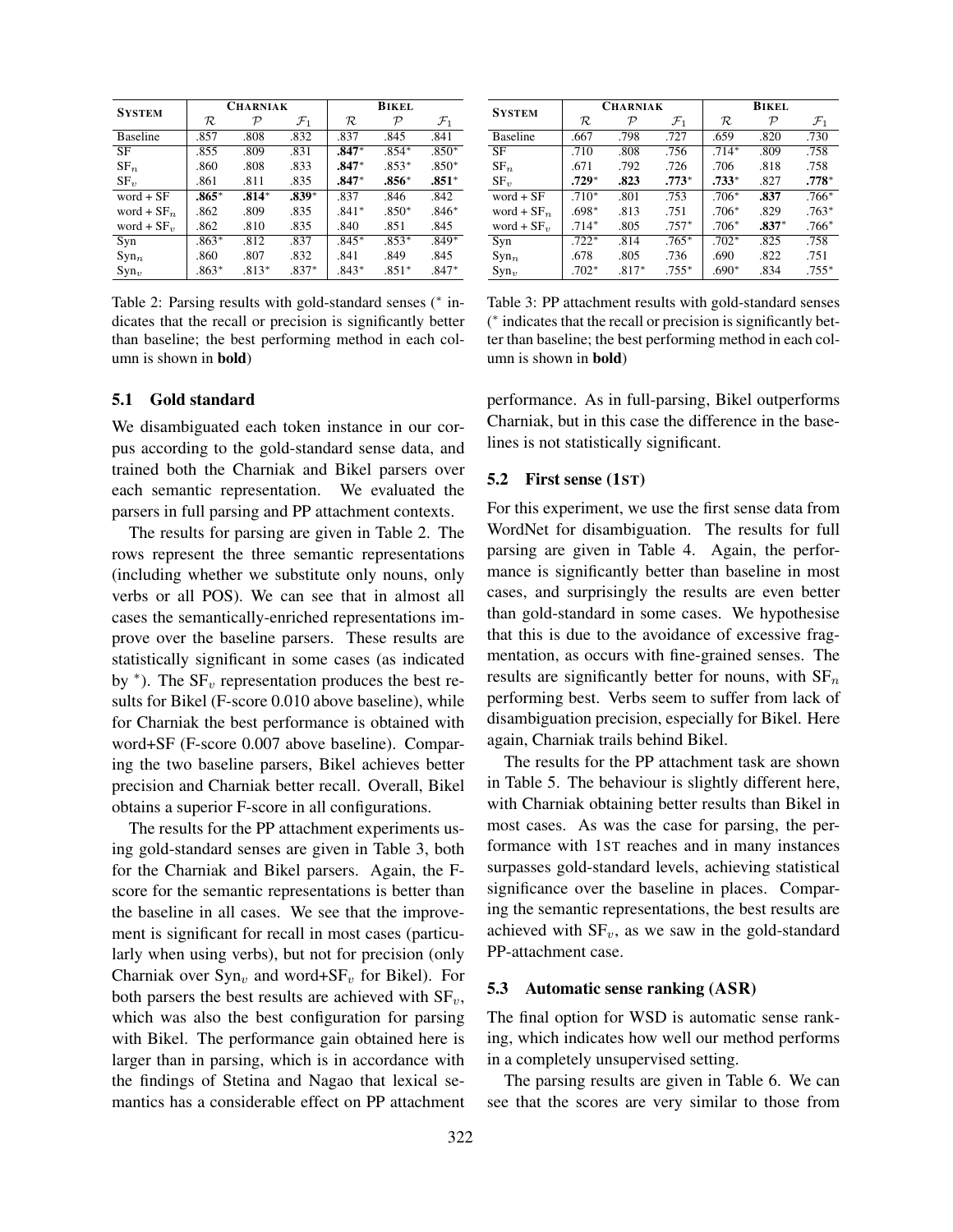| <b>SYSTEM</b>   |         | <b>CHARNIAK</b> |                 | <b>BIKEL</b> |            |                 |  |
|-----------------|---------|-----------------|-----------------|--------------|------------|-----------------|--|
|                 | R       | ${\cal P}$      | $\mathcal{F}_1$ | $\mathcal R$ | ${\cal P}$ | $\mathcal{F}_1$ |  |
| <b>Baseline</b> | .857    | .807            | .832            | .837         | .845       | .841            |  |
| SF              | .851    | .804            | .827            | .843         | .850       | .846            |  |
| $SF_n$          | $.863*$ | .813            | $.837*$         | $.850*$      | $.854*$    | $.852*$         |  |
| $SF_{\eta}$     | .857    | .808            | .832            | .843         | $.853*$    | .848            |  |
| $word + SF$     | .859    | .810            | .834            | .833         | .841       | .837            |  |
| word + $SF_n$   | $.862*$ | .811            | .836            | $.844*$      | $.851*$    | $.848*$         |  |
| word + $SF_v$   | .857    | .808            | .832            | .831         | .839       | .835            |  |
| Syn             | .857    | .810            | .833            | .837         | .844       | .840            |  |
| $Syn_n$         | $.863*$ | .812            | $.837*$         | $.844*$      | $.851*$    | $.848*$         |  |
| $Sym_{v}$       | .860    | .810            | .834            | .836         | .844       | .840            |  |

Table 4: Parsing results with 1ST ( *∗* indicates that the recall or precision is significantly better than baseline; the best performing method in each column is shown in bold)

| <b>SYSTEM</b>    |         | <b>CHARNIAK</b> |                 | <b>BIKEL</b> |            |                 |
|------------------|---------|-----------------|-----------------|--------------|------------|-----------------|
|                  | R       | ${\cal P}$      | $\mathcal{F}_1$ | $\cal R$     | ${\cal P}$ | $\mathcal{F}_1$ |
| <b>Baseline</b>  | .667    | .798            | .727            | .659         | .820       | .730            |
| SF               | .710    | .808            | .756            | .702         | .806       | .751            |
| $SF_n$           | .671    | .781            | .722            | .702         | .829       | .760            |
| $SF_{\eta}$      | $.737*$ | $.836*$         | $.783*$         | $.718*$      | .821       | $.766*$         |
| $word + SF$      | .706    | .811            | .755            | .694         | .823       | .753            |
| word + $SF_n$    | .690    | .815            | .747            | .667         | .810       | .731            |
| word + $SFv$     | $.714*$ | .805            | $.757*$         | $.710*$      | .819       | $.761*$         |
| Syn              | $.725*$ | $.833*$         | $.776*$         | .698         | .828       | .757            |
| Syn <sub>n</sub> | .698    | $.828*$         | $.757*$         | .667         | .817       | .734            |
| $Sym_{v}$        | $.722*$ | .811            | $.763*$         | $.706*$      | .818       | $.758*$         |

Table 5: PP attachment results with 1ST ( *∗* indicates that the recall or precision is significantly better than baseline; the best performing method in each column is shown in bold)

1ST, with improvements in some cases, particularly for Charniak. Again, the results are better for nouns, except for the case of  $SF_v$  with Bikel. Bikel outperforms Charniak in terms of F-score in all cases.

The PP attachment results are given in Table 7. The results are similar to 1ST, with significant improvements for verbs. In this case, synsets slightly outperform SF. Charniak performs better than Bikel, and the results for  $\text{Syn}_v$  are higher than the best obtained using gold-standard senses.

# 6 Discussion

The results of the previous section show that the improvements in parsing results are small but significant, for all three word sense disambiguation strategies (gold-standard, 1ST and ASR). Table 8 summarises the results, showing that the error reduction rate (ERR) over the parsing F-score is up to 6.9%, which is remarkable given the relatively superficial strategy for incorporating sense information into the parser. Note also that our baseline results for the

| <b>SYSTEM</b>   |         | <b>CHARNIAK</b> |                 | <b>BIKEL</b> |               |                 |  |
|-----------------|---------|-----------------|-----------------|--------------|---------------|-----------------|--|
|                 | R       | ${\cal P}$      | $\mathcal{F}_1$ | R            | $\mathcal{P}$ | $\mathcal{F}_1$ |  |
| <b>Baseline</b> | .857    | .807            | .832            | .837         | .845          | .841            |  |
| SF              | .863    | $.815*$         | .838            | $.845*$      | .852          | .849            |  |
| $SF_n$          | .862    | .810            | .835            | $.845*$      | .850          | $.847*$         |  |
| $SF_{\eta}$     | .859    | .810            | .833            | $.846*$      | $.856*$       | $.851*$         |  |
| $word + SF$     | .859    | .810            | .834            | .836         | .844          | .840            |  |
| word + $SF_n$   | $.865*$ | $.813*$         | $.838*$         | $.844*$      | $.852*$       | $.848*$         |  |
| word + $SF_v$   | .856    | .806            | .830            | .832         | .839          | .836            |  |
| Syn             | .856    | .807            | .831            | .840         | .847          | .843            |  |
| $Syn_n$         | $.864*$ | $.813*$         | $.838*$         | $.844*$      | $.851*$       | $.847*$         |  |
| $Sym_{v}$       | .857    | .806            | .831            | .837         | .845          | .841            |  |

Table 6: Parsing results with ASR (*<sup>∗</sup>* indicates that the recall or precision is significantly better than baseline; the best performing method in each column is shown in bold)

| <b>SYSTEM</b>   |         | <b>CHARNIAK</b> |                 | <b>BIKEL</b> |            |                 |
|-----------------|---------|-----------------|-----------------|--------------|------------|-----------------|
|                 | R       | ${\cal P}$      | $\mathcal{F}_1$ | R            | ${\cal P}$ | $\mathcal{F}_1$ |
| <b>Baseline</b> | .667    | .798            | .727            | .659         | .820       | .730            |
| SF              | $.733*$ | .824            | $.776*$         | .698         | .805       | .748            |
| $SF_n$          | .682    | .791            | .733            | .671         | .807       | .732            |
| $SF_{\nu}$      | $.733*$ | .813            | $.771*$         | $.710*$      | .812       | $.757*$         |
| $word + SF$     | $.714*$ | .798            | .754            | .675         | .800       | .732            |
| word + $SF_n$   | .690    | .807            | .744            | .659         | .804       | .724            |
| word + $SF_v$   | $.706*$ | .800            | .750            | $.702*$      | .814       | $.754*$         |
| Syn             | $.733*$ | .827            | $.778*$         | .694         | .805       | .745            |
| $Syn_n$         | .686    | .810            | .743            | .667         | .806       | .730            |
| $Sym_{v}$       | $.714*$ | .816            | $.762*$         | $.714*$      | .816       | $.762*$         |

Table 7: PP attachment results with ASR (*<sup>∗</sup>* indicates that the recall or precision is significantly better than baseline; the best performance in each column is shown in bold)

dataset are almost the same as previous work parsing the Brown corpus with similar models (Gildea, 2001), which suggests that our dataset is representative of this corpus.

The improvement in PP attachment was larger (20.5% ERR), and also statistically significant. The results for PP attachment are especially important, as we demonstrate that the sense information has high utility when embedded within a parser, where the parser needs to first identify the ambiguity and heads correctly. Note that Atterer and Schütze (2007) have shown that the Bikel parser performs as well as the state-of-the-art in PP attachment, which suggests our method improves over the current stateof-the-art. The fact that the improvement is larger for PP attachment than for full parsing is suggestive of PP attachment being a parsing subtask where lexical semantic information is particularly important, supporting the findings of Stetina and Nagao (1997) over a standalone PP attachment task. We also observed that while better PP-attachment usually improves parsing, there is some small variation. This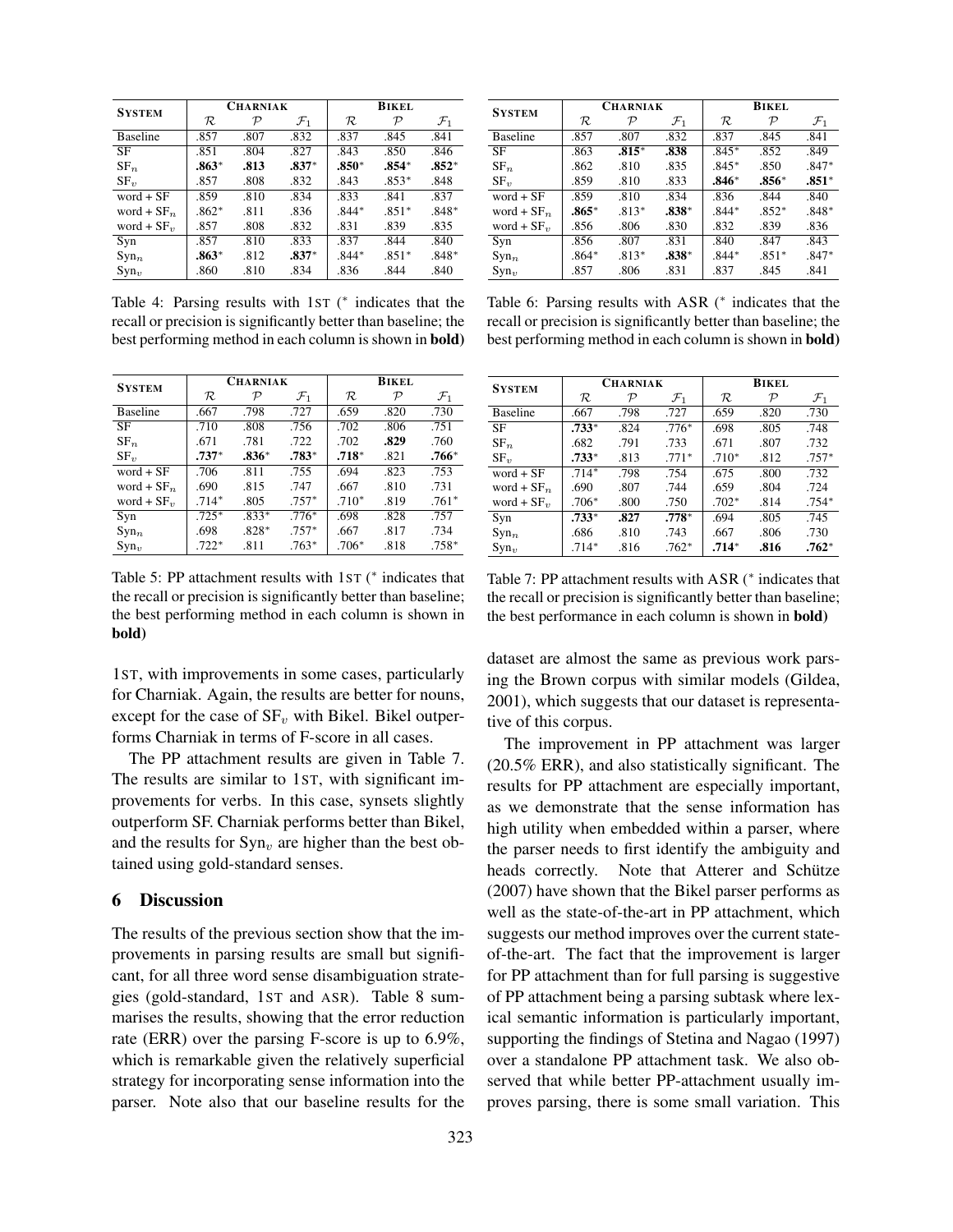| WSD             |       |      | TASK PAR BASE | <b>SEM</b> | ERR         | <b>BEST</b>                                 |
|-----------------|-------|------|---------------|------------|-------------|---------------------------------------------|
|                 | C     | .832 | $.839*$       | 4.2%       | word+SF     |                                             |
| Gold-           | Pars. | B    | .841          | $.851*$    | 6.3%        | $SF_{\eta}$                                 |
| standard        |       | C    | .727          | $.773*$    | 16.9%       | $SF_{\eta}$                                 |
| PP              | в     | .730 | $.778*$       | 17.8%      | $SF_{\eta}$ |                                             |
|                 |       | C    | .832          | $.837*$    | 3.0%        | $SF_n$ , $Syn_n$                            |
| 1 <sub>ST</sub> | Pars. | B    | .841          | $.852*$    | 6.9%        | $SF_n$                                      |
|                 |       | C    | .727          | $.783*$    | 20.5%       | $SF_{\eta}$                                 |
| PP              | B     | .730 | $.766*$       | 13.3%      | $SF_{\eta}$ |                                             |
|                 |       | C    | .832          | $.838*$    | $3.6\%$     | SF, word+SF <sub>n</sub> , Syn <sub>n</sub> |
| ASR             | Pars. | B    | .841          | $.851*$    | 6.3%        | $SF_{\eta}$                                 |
|                 |       | C    | .727          | $.778*$    | 18.7%       | Syn                                         |
|                 | PP    | B    | .730          | $.762*$    | 11.9%       | $Syn_v$                                     |

Table 8: Summary of F-score results with error reduction rates and the best semantic representation(s) for each setting  $(C = Charniak, B = Bikel)$ 

means that the best configuration for PP-attachment does not always produce the best results for parsing

One surprising finding was the strong performance of the automatic WSD systems, actually outperforming the gold-standard annotation overall. Our interpretation of this result is that the approach of annotating all occurrences of the same word with the same sense allows the model to avoid the data sparseness associated with the gold-standard distinctions, as well as supporting the merging of different words into single semantic classes. While the results for gold-standard senses were intended as an upper bound for WordNet-based sense information, in practice there was very little difference between gold-standard senses and automatic WSD in all cases barring the Bikel parser and PP attachment.

Comparing the two parsers, Charniak performs better than Bikel on PP attachment when automatic WSD is used, while Bikel performs better on parsing overall. Regarding the choice of WSD system, the results for both approaches are very similar, showing that ASR performs well, even if it does not require sense frequency information.

The analysis of performance according to the semantic representation is not so clear cut. Generalising only verbs to semantic files  $(SF_v)$  was the best option in most of the experiments, particularly for PP-attachment. This could indicate that semantic generalisation is particularly important for verbs, more so than nouns.

Our hope is that this paper serves as the bridgehead for a new line of research into the impact of lexical semantics on parsing. Notably, more could be done to fine-tune the semantic representation between the two extremes of full synsets and SFs. One could also imagine that the appropriate level of generalisation differs across POS and even the relative syntactic role, e.g. finer-grained semantics are needed for the objects than subjects of verbs.

On the other hand, the parsing strategy is very simple, as we just substitute words by their semantic class and then train statistical parsers on the transformed input. The semantic class should be an information source that the parsers take into account in addition to analysing the actual words used. Tighter integration of semantics into the parsing models, possibly in the form of discriminative reranking models (Collins and Koo, 2005; Charniak and Johnson, 2005; McClosky et al., 2006), is a promising way forward in this regard.

## 7 Conclusions

In this work we have trained two state-of-the-art statistical parsers on semantically-enriched input, where content words have been substituted with their semantic classes. This simple method allows us to incorporate lexical semantic information into the parser, without having to reimplement a full statistical parser. We tested the two parsers in both a full parsing and a PP attachment context.

This paper shows that semantic classes achieve significant improvement both on full parsing and PP attachment tasks relative to the baseline parsers. PP attachment achieves a 20.5% ERR, and parsing 6.9% without requiring hand-tagged data.

The results are highly significant in demonstrating that a simplistic approach to incorporating lexical semantics into a parser significantly improves parser performance. As far as we know, these are the first results over both WordNet and the Penn Treebank to show that semantic processing helps parsing.

#### Acknowledgements

We wish to thank Diana McCarthy for providing us with the sense rank for the target words. This work was partially funded by the Education Ministry (project KNOW TIN2006-15049), the Basque Government (IT-397-07), and the Australian Research Council (grant no. DP0663879). Eneko Agirre participated in this research while visiting the University of Melbourne, based on joint funding from the Basque Government and HCSNet.